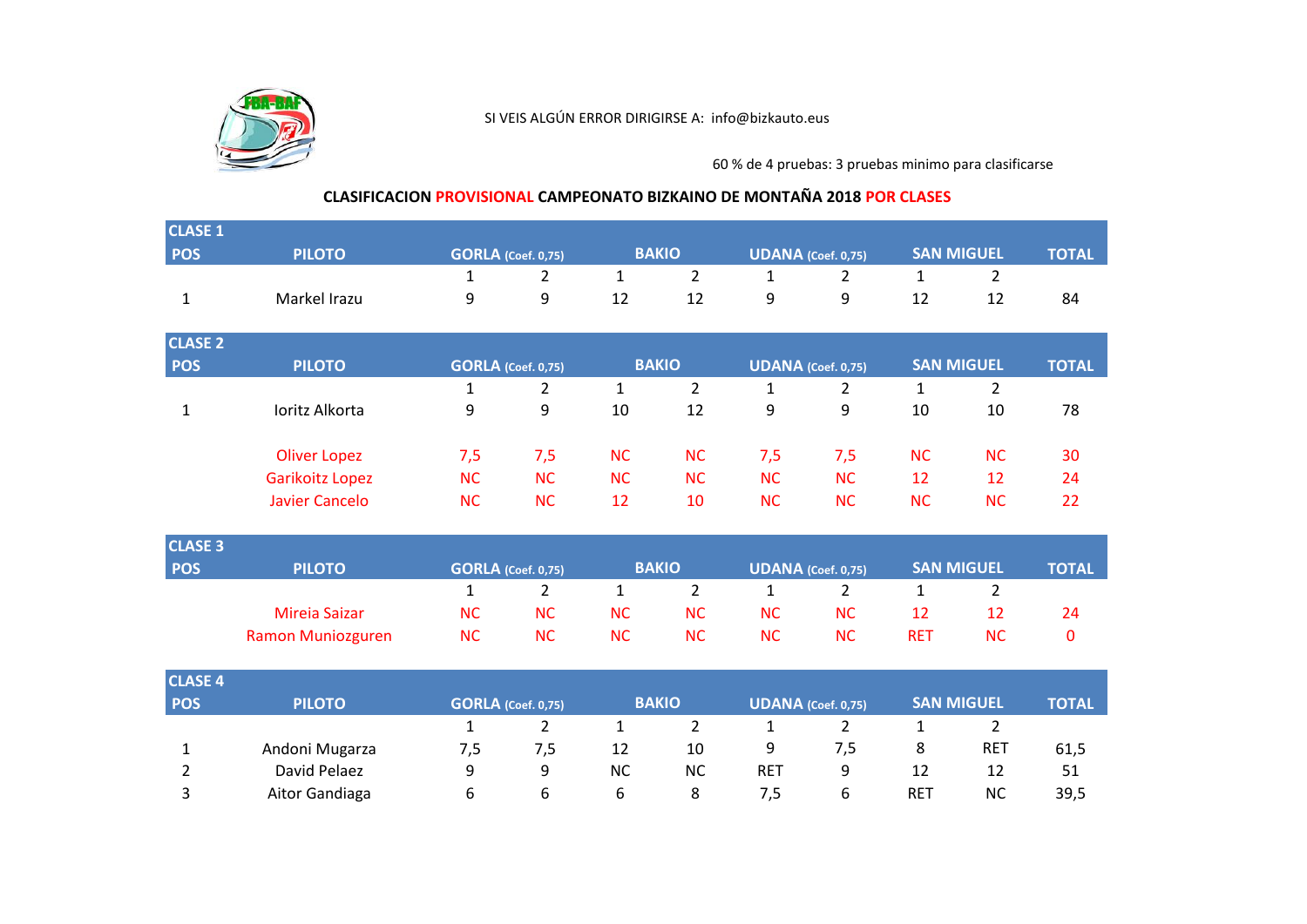

60 % de 4 pruebas: 3 pruebas minimo para clasificarse

## **CLASIFICACION PROVISIONAL CAMPEONATO BIZKAINO DE MONTAÑA 2018 POR CLASES**

| <b>Ugaitz Basaras</b> | NС  | NС  | 10  | 12  | NC. | NC. | NС        | NC        |    |
|-----------------------|-----|-----|-----|-----|-----|-----|-----------|-----------|----|
| Jon Erezuma           | NC. | NС  | NC. | NC. | NC. | NC. | 10        | 10        | 20 |
| <b>Raul Perez</b>     | NC. | NC. | 8.  | 8   | NC. | NC. | <b>NC</b> | <b>NC</b> | 16 |
| A. Saizar             | NС  | NС  | NC. | NC. | NC. | NC. | RET       | <b>NC</b> |    |

| <b>CLASE 5</b> |                    |                           |                |                |                |           |                    |           |                   | <b>TOTAL</b> |
|----------------|--------------------|---------------------------|----------------|----------------|----------------|-----------|--------------------|-----------|-------------------|--------------|
| <b>POS</b>     | <b>PILOTO</b>      | <b>GORLA</b> (Coef. 0,75) |                | <b>BAKIO</b>   |                |           | UDANA (Coef. 0,75) |           | <b>SAN MIGUEL</b> |              |
|                |                    | Ŧ.                        | $\overline{2}$ | $\mathbf{1}$   | 2              | 1         | 2                  | 1         | 2                 |              |
| 1              | Jabi Elortegi      | 6                         | 7,5            | 10             | 10             | 7,5       | 9                  | 12        | 12                | 74           |
| 2              | Txus Jaio          | 9                         | 9              | <b>NC</b>      | NC             | 6         | 7,5                | 10        | 10                | 51,5         |
| 3              | Mikel Seco         | 7,5                       | 6              | 6              | 8              | 4,5       | 6                  | <b>NC</b> | <b>NC</b>         | 38           |
|                | Igor Urien         | <b>NC</b>                 | <b>NC</b>      | 12             | 12             | 9         | <b>RET</b>         | <b>NC</b> | <b>NC</b>         | 33           |
|                | <b>Mario Perez</b> | <b>NC</b>                 | <b>NC</b>      | 8              | 6              | <b>NC</b> | <b>NC</b>          | <b>NC</b> | <b>NC</b>         | 14           |
|                | Eugenio Olabarri   | 4,5                       | <b>RET</b>     | $\overline{2}$ | $\overline{2}$ | <b>NC</b> | <b>NC</b>          | <b>NC</b> | <b>NC</b>         | 8,5          |
|                | Jorge Fernandez    | <b>NC</b>                 | <b>NC</b>      | 4              | 4              | <b>NC</b> | <b>NC</b>          | <b>NC</b> | <b>NC</b>         | 8            |
|                | <b>Jon Dias</b>    | <b>NC</b>                 | <b>NC</b>      | 0              | 0              | <b>NC</b> | <b>NC</b>          | <b>NC</b> | <b>NC</b>         | 0            |

| <b>CLASE 6</b> |                          |                           |           |              |              |                           |                    |                   |              |              |
|----------------|--------------------------|---------------------------|-----------|--------------|--------------|---------------------------|--------------------|-------------------|--------------|--------------|
| <b>POS</b>     | <b>PILOTO</b>            | <b>GORLA</b> (Coef. 0,75) |           | <b>BAKIO</b> |              | <b>UDANA</b> (Coef. 0,75) |                    | <b>SAN MIGUEL</b> |              | <b>TOTAL</b> |
|                |                          |                           | 2         |              | $\mathbf{2}$ |                           | 2                  |                   | 2            |              |
|                | Iñigo Olabegogeaskoetxea | 9                         | 9         | 12           | 12           | 9                         | 9                  | 12                | 12           | 84           |
|                | Ivan Muñoz               | <b>NC</b>                 | <b>NC</b> | <b>NC</b>    | <b>NC</b>    | <b>NC</b>                 | <b>NC</b>          | 10                | 10           | 20           |
| <b>CLASE 7</b> |                          |                           |           |              |              |                           |                    |                   |              |              |
| <b>POS</b>     | <b>PILOTO</b>            | <b>GORLA</b> (Coef. 0,75) |           | <b>BAKIO</b> |              |                           | UDANA (Coef. 0,75) | <b>SAN MIGUEL</b> | <b>TOTAL</b> |              |